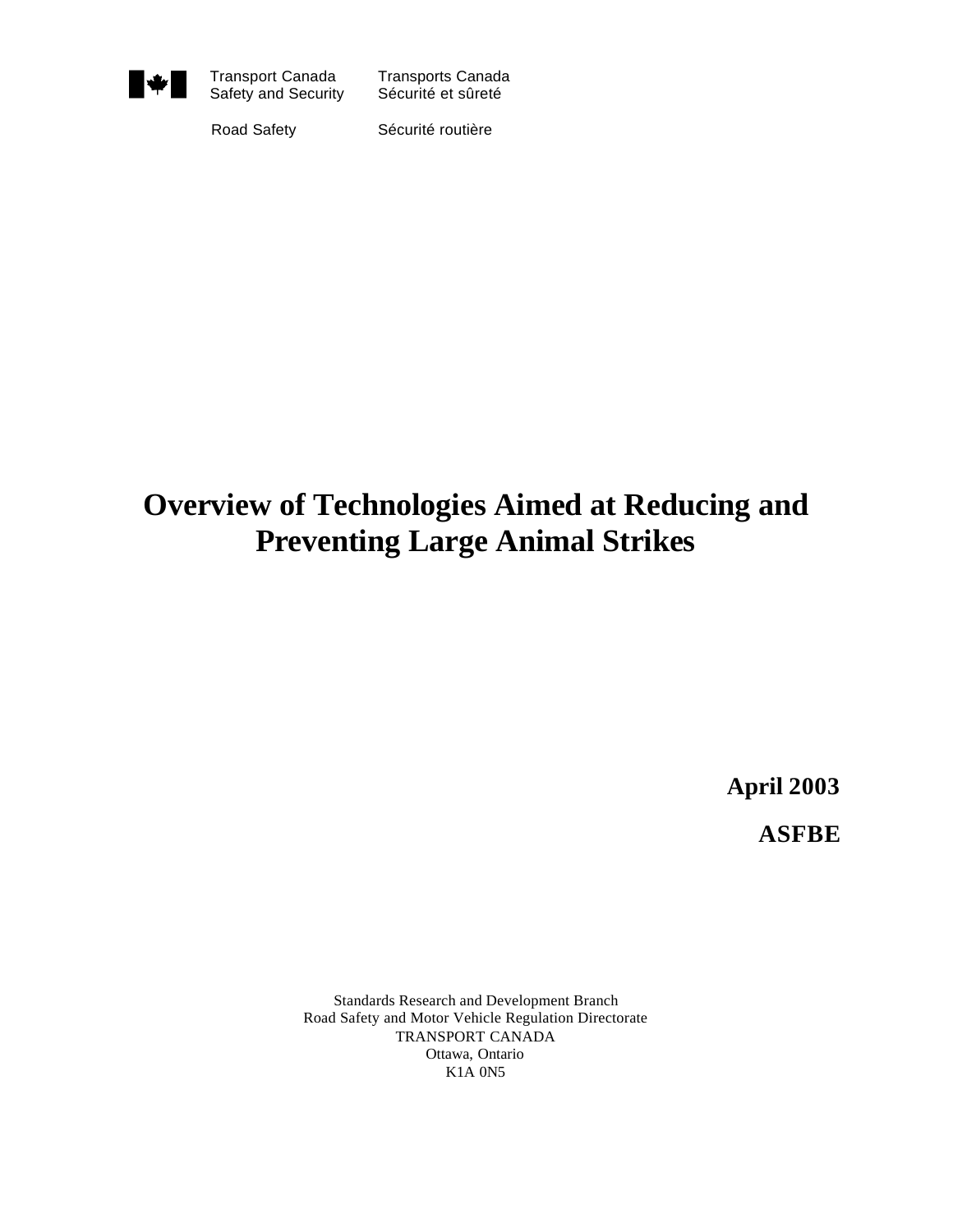## Overview of Technologies Aimed at Reducing and Preventing Large Animal Strikes

## *INTRODUCTION*

In the past four years there has been an increase in the number of collisions involving large animals on Canadian roads. Collisions between large wildlife and motor vehicles represent a significant concern for Transport Canada.

The purpose of this report is to provide an overview of the different technologies available to assist in the prevention of animal strikes, including various road infrastructure initiatives and automotive devices. Some of these initiatives and automotive technologies are being tested and some are currently being used in different areas of the world. The intent of this report is not to review each design, but to summarize the different methods currently available.

The document will focus on collisions involving large animals, in particular moose and deer. These types of collisions are common in Canada and usually result in severe consequences for the occupants of the vehicle as well as for the vehicle itself.

#### *STATISTICS*

Canadian data collected from 1988 to 2000 indicate that there are, on average, over 25,000 collisions a year involving a large animal (see Chart 1). Of that number, an average of 1,486 collisions resulted in injuries to the travelling public and 18 resulted in fatal injuries (see Chart 2). These numbers have been extracted from the Traffic Accident Information Database (TRAID), which is a collection of data pertaining to traffic collisions occurring in the provinces and territories. These collisions are all those deemed reportable; in other words, they resulted in bodily harm and/or property damage exceeding a certain dollar threshold set individually by each jurisdiction, and they occurred on public roads. Transport Canada is working on the assumption that these reports are restricted to collisions with large animals such as deer or moose. Furthermore, we suspect that these numbers are underestimated, as instances where the driver directed the vehicle off the road to avoid contact with an animal were not recorded as an animalrelated collision.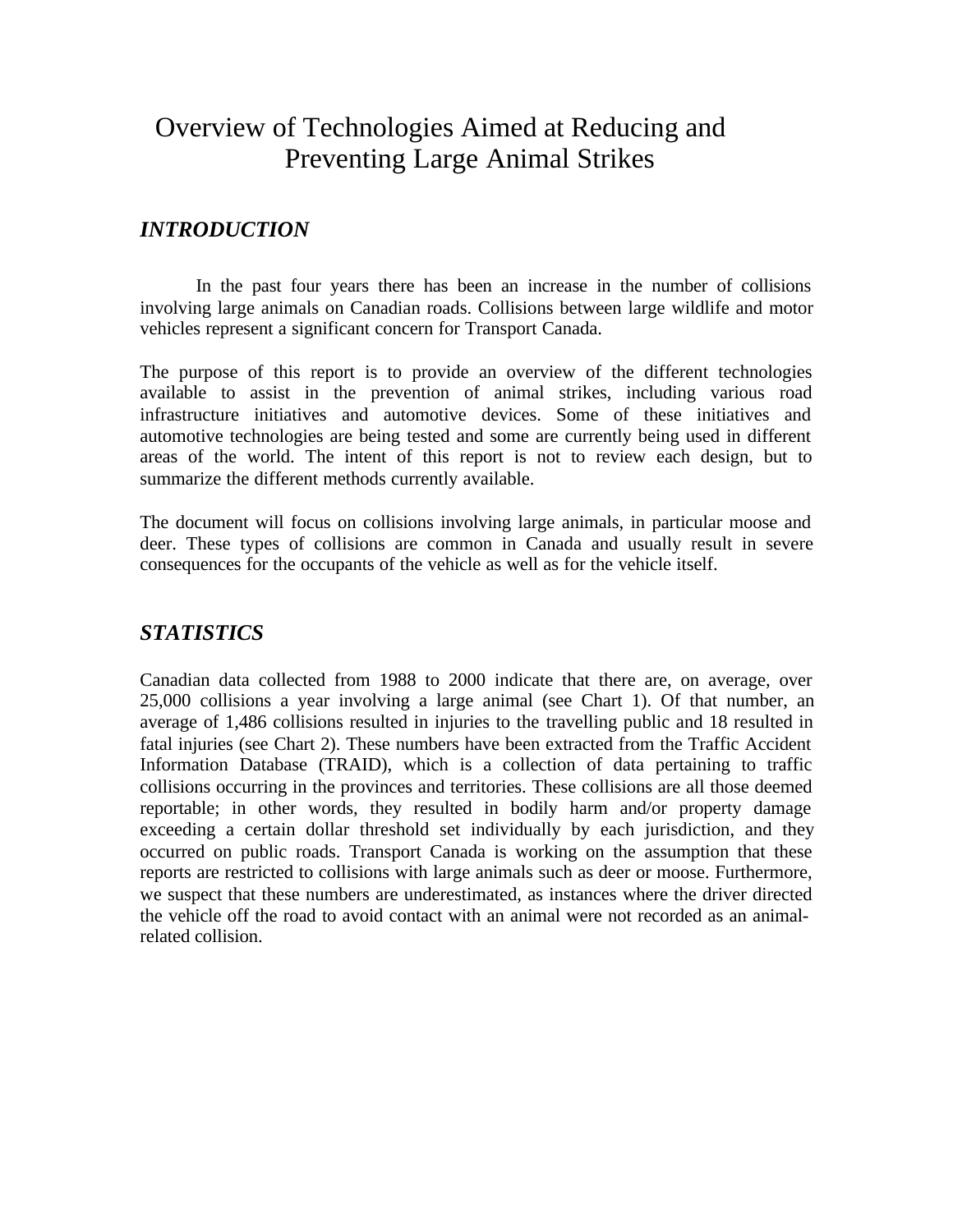

Chart 1: Collisions involving an animal



Chart 2: Fatal collisions involving an animal

According to State Farm Insurance, when a deer or a moose is struck by a moving vehicle, average property damage is about \$3,000. Using a value of \$2 million for each human life lost, the financial impact of collisions involving large animals is estimated at \$111 million a year in Canada.

According to the Government of Newfoundland and Labrador, an estimated 70% of moose/deer-vehicle collisions occur each year between June and October, and 75% of those collisions happen between dusk and dawn, at a time when the driver's ability to see is limited and moose/deer activity increases.

This number is significant enough to warrant studies of behaviour patterns in animals, primarily deer and moose, as part of the larger effort to determine the course of action that should be taken to reduce the number of collisions.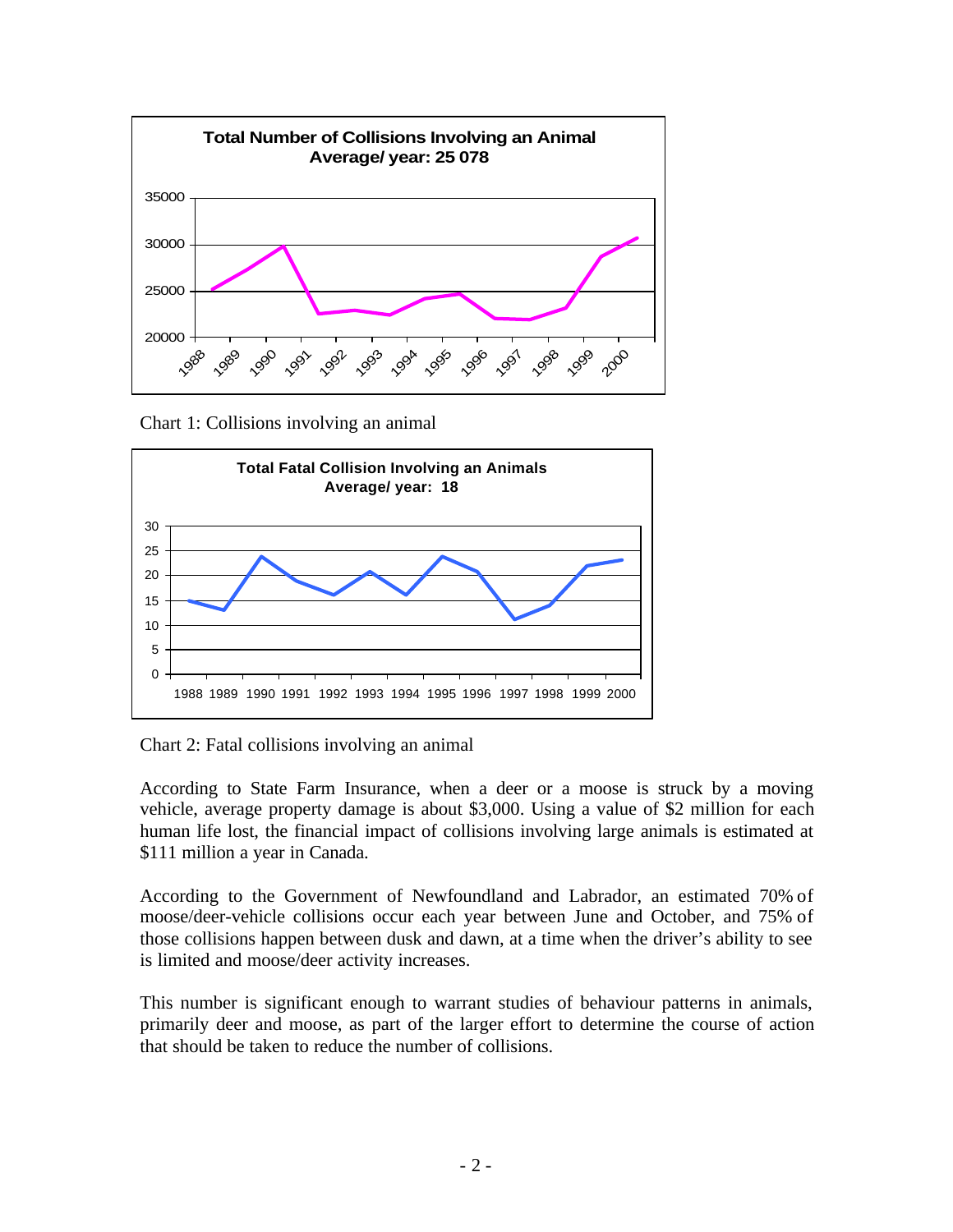## *CASE STUDIES*

As groundwork for this report, 12 of the 52 animal-vehicle collisions investigated by the Transport Canada Road Safety Collision Investigations Group were reviewed. Six of these collisions involved a moose and six involved a deer. Nine of these collisions occurred in New Brunswick, one in Nova Scotia, one in Ontario and one in Saskatchewan. In 83% of the cases the collisions occurred after dark.

In the six case studies involving a deer, the collisions resulted in damage to the front bumper, the grille, the headlamps, the hood and the fender area. The windshield was commonly cracked but still intact, as the deer was deflected to the side or the front of the vehicle. They were no cases where the roof of the vehicle was damaged. The air bags deployed in all instances. Four of the six vehicles were un-repairable. No fatalities were recorded for these cases.

In the six cases involving a moose, the collisions were more severe due to the height and mass of the animal (around 2.5 metres and 450 kilograms). An important factor in these crashes is that the main part of the body of a moose is higher than the hood of most vehicles. When struck, the moose is often thrown into the passenger compartment. In all cases, the legs of the moose were broken when they were hit by the front of the vehicle. The animal was then projected onto the roof area of the vehicle. In the six cases that were studied, the air bags deployed and the vehicles were un-repairable. *Two collisions were fatal***.** These case studies demonstrate that a collision involving a moose will tend to cause the most severe human injuries and deaths of any animal-related collisions in Canada.

Photos 1 and 3 show typical damage patterns caused by a moose; photos 2 and 4 show typical damage caused by a deer.



Photo 1: Car/moose collision Photo 2: Car/deer collision

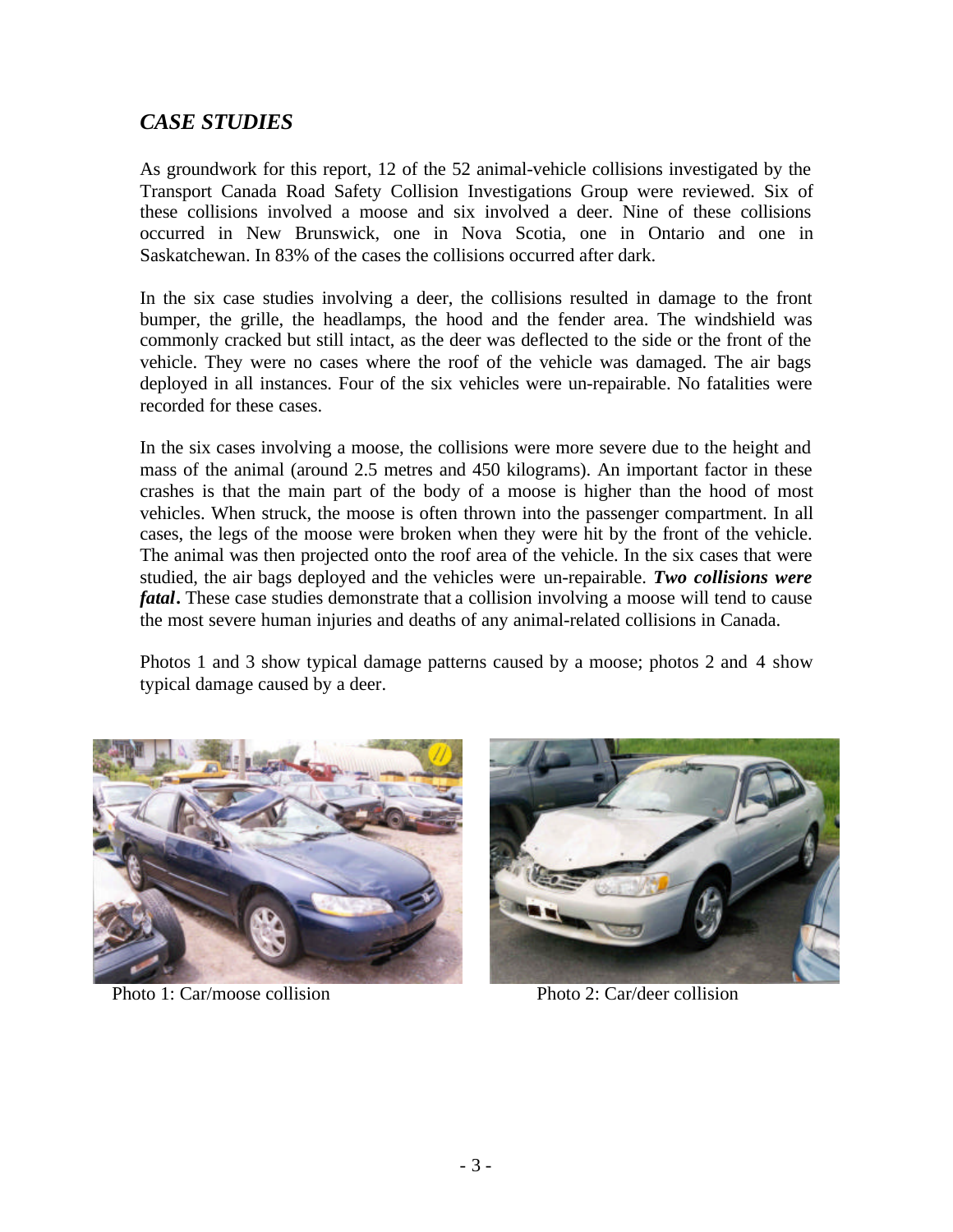



Photo 3: Minivan/moose collision Photo 4: Minivan/deer collision

## *ROAD INFRASTRUCTURE COUNTERMEASURES*

This section provides an overview of the road infrastructure measures aimed at preventing animal strikes. A summary table of these initiatives is attached in Appendix A.

#### **1. Fencing**

Fencing has been used in the United States and Canada, and studies have found it to be effective in reducing the number of crashes involving animals in both countries. Recent installations that combined passage structures and fencing have successfully reduced moose crashes at several sites in Alaska. One disadvantage of this method, however, is that fencing can become a trap for animals. An animal caught on a fenced road may because it is unable to escape create a greater danger to motorists.

#### **2. Passage Structures**

Underpass and overpass structures are used in the United States, Canada and Europe. They are usually located in areas where there is a wildlife corridor. These structures are expensive in comparison to other alternatives, especially if engineers do not take advantage of existing infrastructure such as a stream culvert. Monitoring efforts in the United States and Canada are underway to assess the use of passage structures by wildlife.

#### **3. Reflectors**

The aim of this method is to create an optical warning fence that will scare the animals away from the road. When the headlights of an approaching vehicle strike the reflectors, which are placed at regular intervals, the reflectors create a reflection fence in the adjoining area of the road. Maintenance and calibration of the reflectors is essential because if one of the reflectors is damaged or misadjusted, it will result in a hole in the fence or could also reflect back at the driver. There is currently no conclusive research on the ability of a deer or moose to perceive the colour wavelength of reflective light.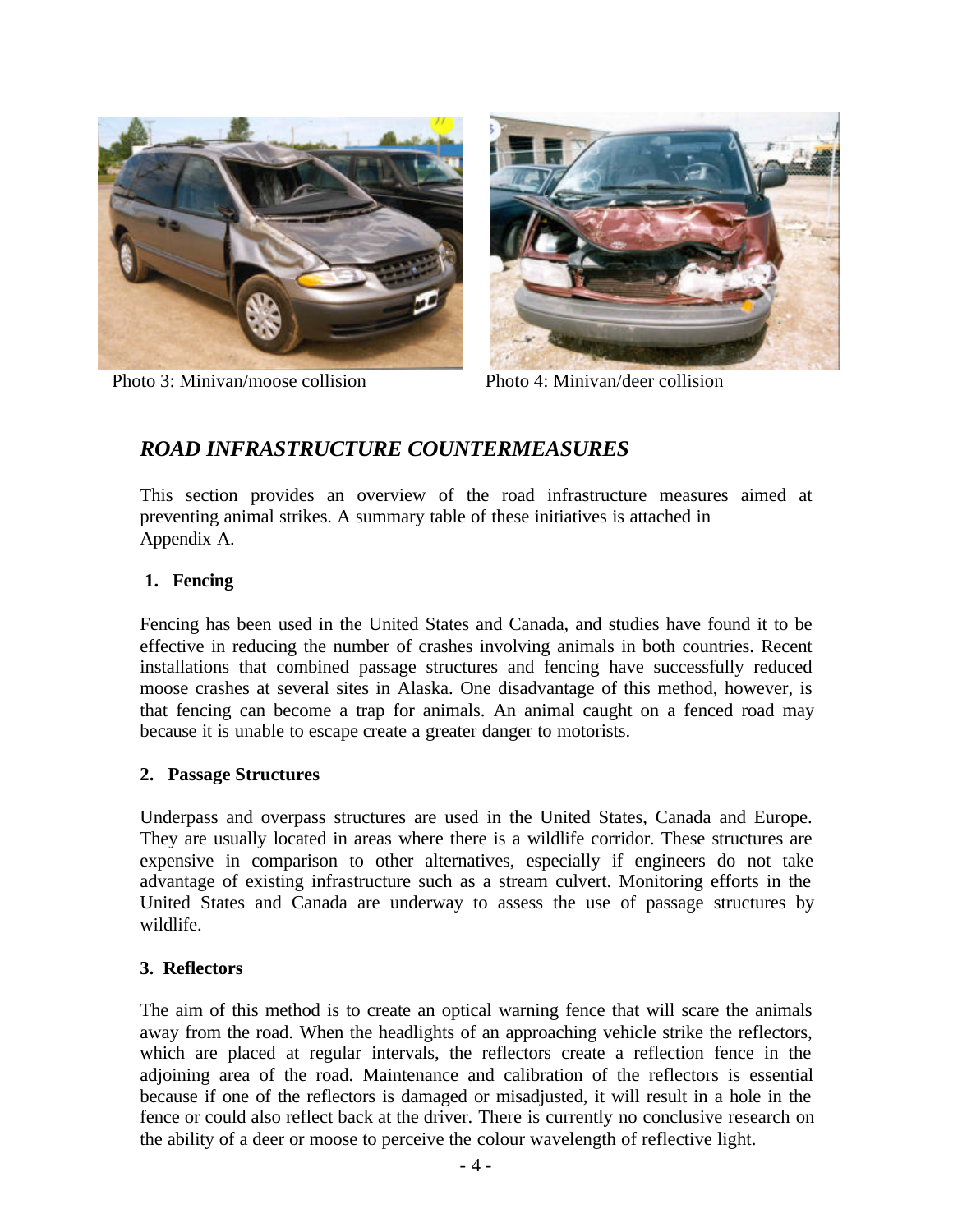#### **4. Biological and Chemical Repellent**

In this method, odours are used to repel animals from the area. Two types of repellent exist: odours associated with predators (wolf urine) and odours associated with bad smells (rotten eggs). This method has had limited success in the United States, and the effectiveness of the repellent has not been documented. One important consideration is that animals may become accustomed to the smell; moreover, it is relatively expensive to use over large areas.

#### **5. Animal Detection**

Detection systems use radio frequencies, infrared sensors or collars on animals to detect the presence of large animals on public roadways. Pilot systems are being placed in areas known for frequent animal-vehicle collisions. These systems warn drivers as they are entering the area; yellow lights flash above a sign reading "Animal present when flashing."

#### **6. Vehicle Detection**

These systems, undergoing operational testing in the United States and Canada, detect the presence of approaching vehicles and send a signal to remote units strategically placed further down the road. Upon receiving the signal, the remote units use sound, light and/or scent to repel wildlife. The alarms could scare animals down the road or "fence" them in.

#### **7. Highway Lighting**

Lighting has been used on numerous occasions and has been shown to be effective in high crash locations because it gives drivers a longer reaction time. Animals may avoid lighted areas, but lights do not prevent animals from crossing the road. Moreover, the site requires power lines nearby, or the lights must be attached to a self-charging power supply.

### *AUTOMOTIVE TECHNOLOGIES*

This section provides an overview of automotive technologies aimed at preventing animal strikes. A summary table of these initiatives is attached in Appendix B.

### **Crash Avoidance method**

#### **1. Infrared Camera**

An example of the system is developed by Raytheon, this technology is intended to enable drivers to see well beyond the range of the car's headlights. The technology is currently being offered as an option on the Cadillac DeVille. The infrared sensor, mounted in the front grille, picks up heat energy from a person or an animal. The image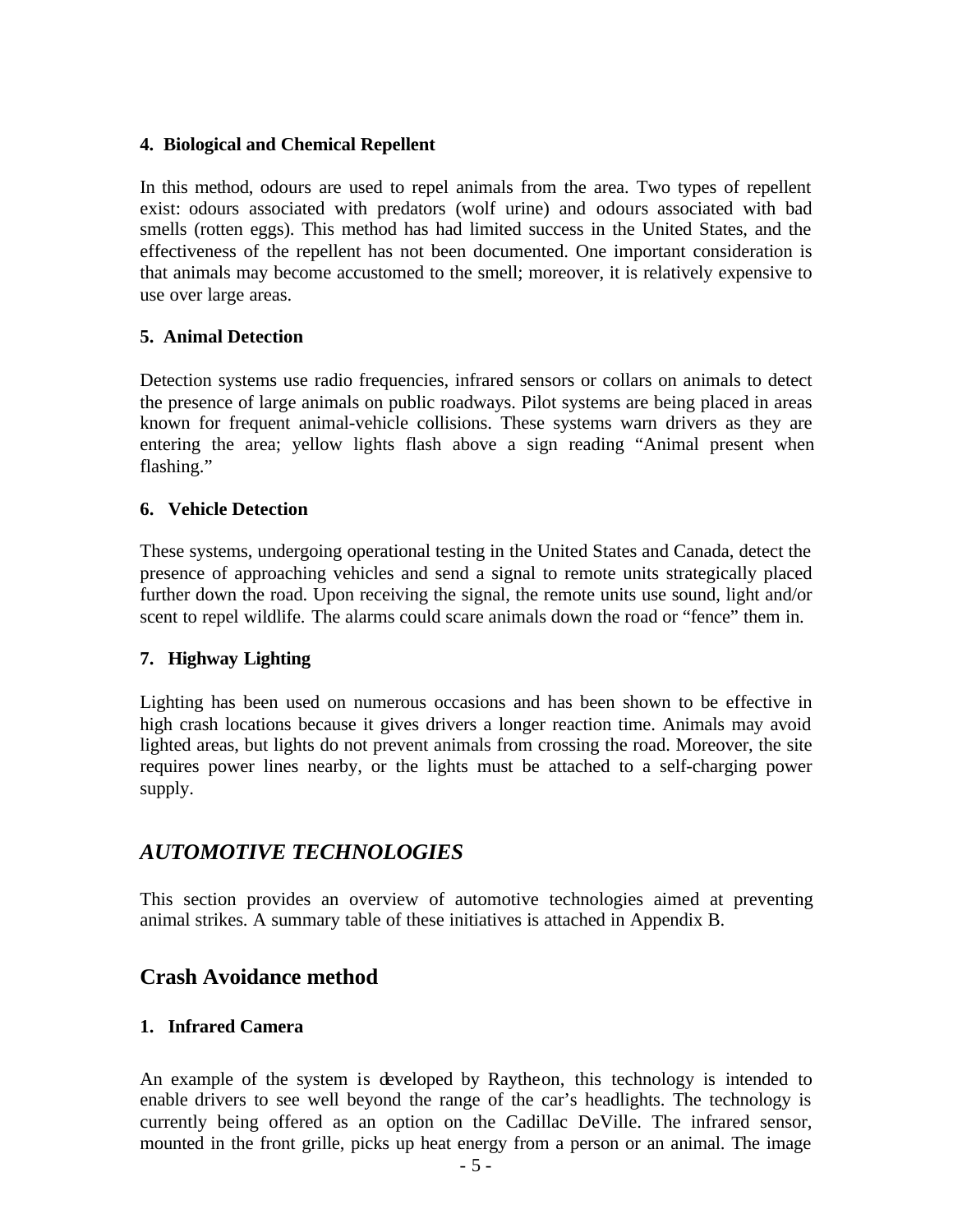is projected onto a monochromatic display on the lower part of the driver's side of the windshield. GM claims that the range in sight will increase from 200 yards with high beams to 500 yards with the infrared sensors. The night vision system powers up automatically when the car's headlights are turned on. The system can be turned off and the intensity of the image can be adjusted. The product is sold only as a factory-installed option and costs approximately \$3,500.

The displayed image looks like a black and white photographic negative (see Photo 5). Hot objects appear white and cool objects appear black. The system is designed to be used outside urban areas because too much surrounding light may flood the display. The system also as limitation in bad weather.

Some drivers have noted that objects are difficult to see and appear fuzzy due to the field of view that is too limited to be useful. Others have complained of headaches after only one hour of use. Some drivers have been bothered by sun reflection on the projection screen during the day. There was also risk that drivers may only look through the display.



Photo 5: Cadillac DeVille night vision system (Illustration of the General Motors system from the GM Corporation website)

For more information, consult **http://www.cadillac.com/cadillacjsp/models/deville/nightvision.html**

#### **2. Whistles**

#### *A) Air-fed Whistle*

This device is a small plastic object attached to a car's bumper or the exterior of the vehicle. It relies on the car's speed to produce a warning that translates into an ultrasonic wave (it requires a speed of 70 km/h to start). These types of whistles were determined to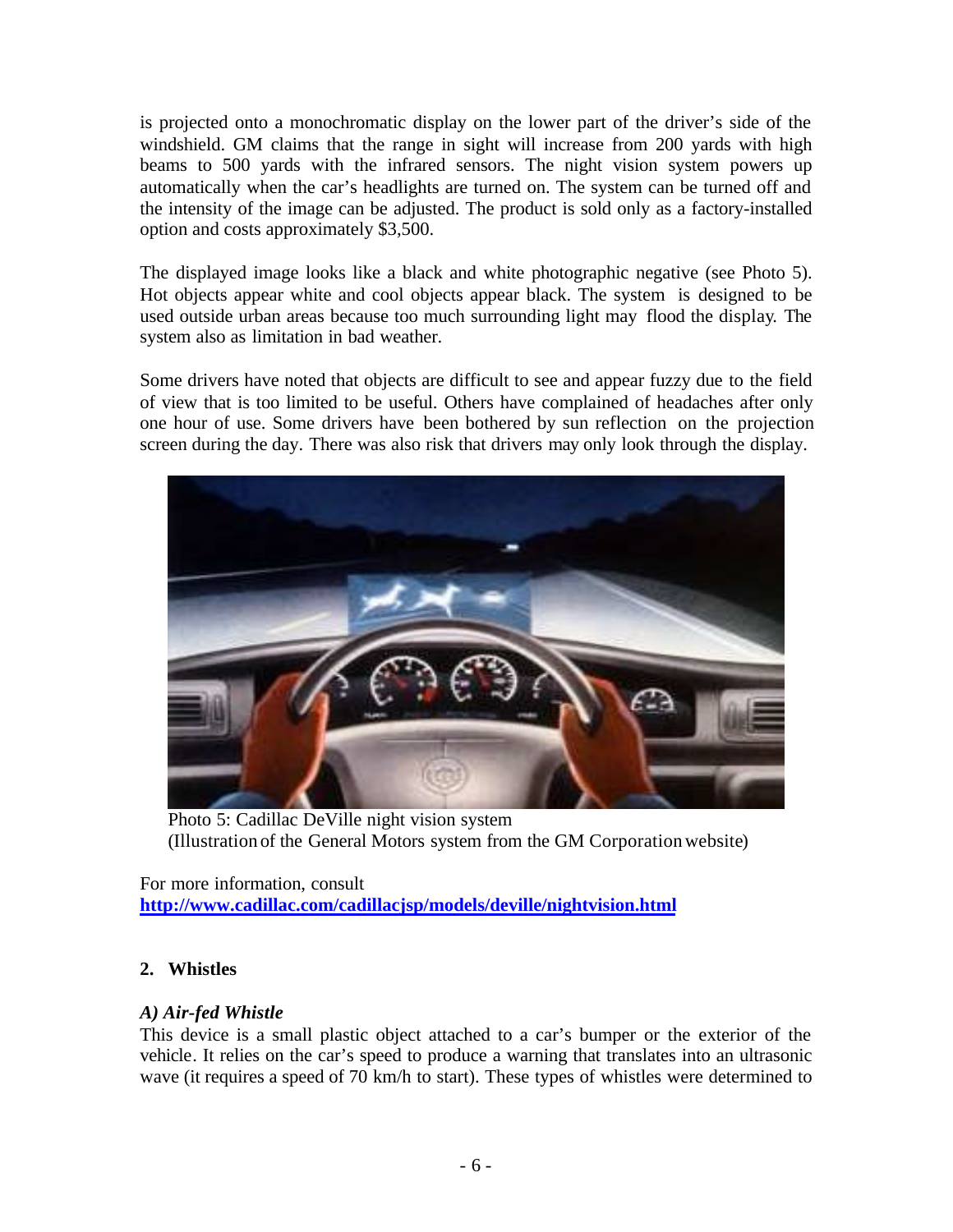be acoustically ineffective in a study conducted by Peter Scheifele, an animal bioacoustics and audiologist expert at the University of Connecticut.<sup>1</sup>

The RCMP also evaluated these devices over a number of years but were unable to ascertain if they were effective. The RCMP confirmed that at least one animal (a moose) was struck by an RCMP vehicle equipped with this type of device. It was also noted that the build-up of insects or ice on the whistle can make the device ineffective.

#### *B) Electronic Whistle*

This device emits both an audible and an ultrasonic sound. It is wired to the electrical system of a car and can be turned on or off manually. The Hornet deer avoidance device, manufactured by XP3 Corporation of Oregon, is the main electronic deer whistle on the market today. The price of a unit is approximately C\$75. XP3 Corporation claims that the use of the Hornet along with driver awareness can reduce the incidence of deer collisions. According to the manufacturer, "The whistle is effective with deer due to the fact that deer have extremely keen hearing and are very skittish animals. The whistle may not be effective with other animals such as moose, cows or kangaroos."

There may be other concerns with this device. First, it produces a sound that may cause discomfort in humans and pets. Equipping a significant number of vehicles with the device could result in substantial noise pollution. In addition, there are no known tests or research to substantiate the claim that this type of device will scare an animal away from oncoming traffic. In his research, Peter Scheifele of the University of Connecticut questioned how deer will behave when they hear the sound: "Will the deer freeze in its tracks, run off, or charge toward the sound? The response will depend on a number of factors, including age, sex and surroundings."<sup>2</sup>

For more information on the Hornet device, see **http://www.xp3hornet.com**

#### **3. Better Driver Visibility**

#### *A) HID Headlights*

The use of high intensity discharge (HID) headlights will provide drivers with better visibility and a larger area of illumination in the dark. These headlights work by creating an electrical discharge between two electrodes within an arc tube. The xenon contained in the headlight is then ionized, resulting in photons moving from a lower to a higher energy state; this results in light emission. The xenon HID headlight has approximately two to three times the light output and 10 times the life expectancy of standard halogen headlights. Because of the intensity of these lights, extra brightness tends to be distributed to the periphery of the vehicle. This makes the driver's view wider. The HID lights may also appear brighter to oncoming traffic. Nonetheless, a study conducted by Michael Flanagan of the University of Michigan Transport Research Institute shows that properly installed HIDs produce less glare than tungsten-halogen headlights. HID

 $\overline{a}$ <sup>1</sup> Peter Scheifel. 2002. Air-fed Deer Whistles Scientifically Tested, University of Connecticut. **http://www.news.uconn.edu/rel02112.htm** 2 Peter Scheifel. 2002. *Air-fed Deer Whistles Scientifically Tested,* University of Connecticut*.*

**http://www.news.uconn.edu/rel02112.htm**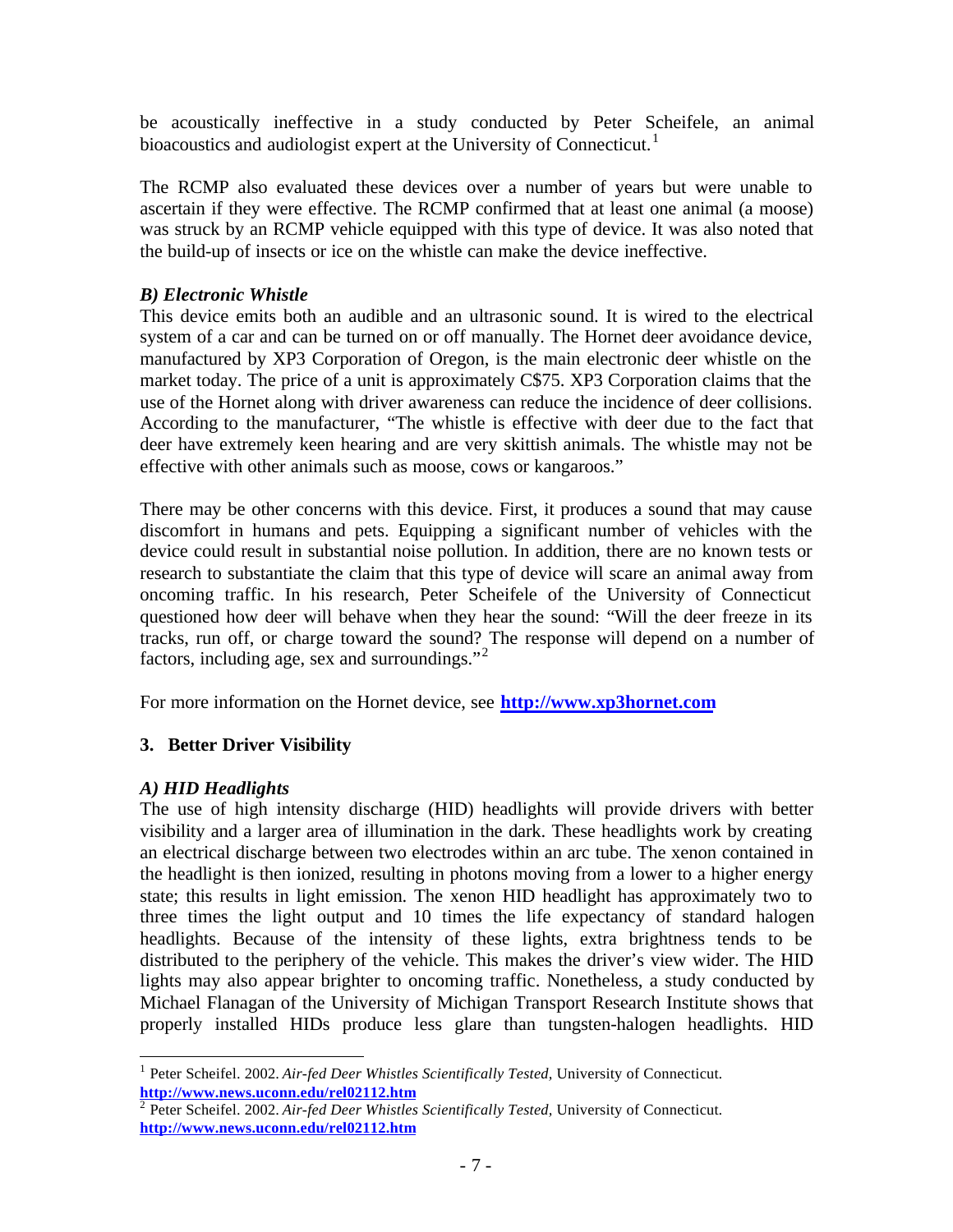headlights are currently available on some luxury vehicles and can be obtained for approximately \$800.

#### *B) Adaptive Front Lighting Systems*

Lighting manufacturers are working towards designing intelligent lighting systems capable of changing automatically to meet road and ambient lighting conditions. An adaptive front lighting system can rotate by up to 40 degrees (in the Z axis) from the normal position to deliver light where it is most needed when the vehicle is approaching a bend in the road. The lights can also rotate in the Y axis so that they dip when there is oncoming traffic and then return to their original position after the oncoming vehicle has passed. This reduces glare for the approaching driver.

An example of this type of system, called Bending Light, is manufactured by Valeo (see Photo 6). These swivelling lamps are able to illuminate bends in the road and can automatically adapt to different light and road conditions. The Bending Light system is able to recognize daylight, twilight and night, tunnels, and rain, fog or snow. It will adapt to road conditions with up to five different beam patterns. The system activates electronically by taking into account signals from the steering wheel sensor and the wheel speed sensor. Some experimental systems are using satellite navigation systems (GPS) to direct the lighting beams.

These types of systems may make a significant contribution to driver safety, comfort and convenience by reducing the stress and fatigue associated with difficult night driving conditions.



Photo 6: Illumination of bend in the road, (Photo from Hella KG Hueck & Co. website)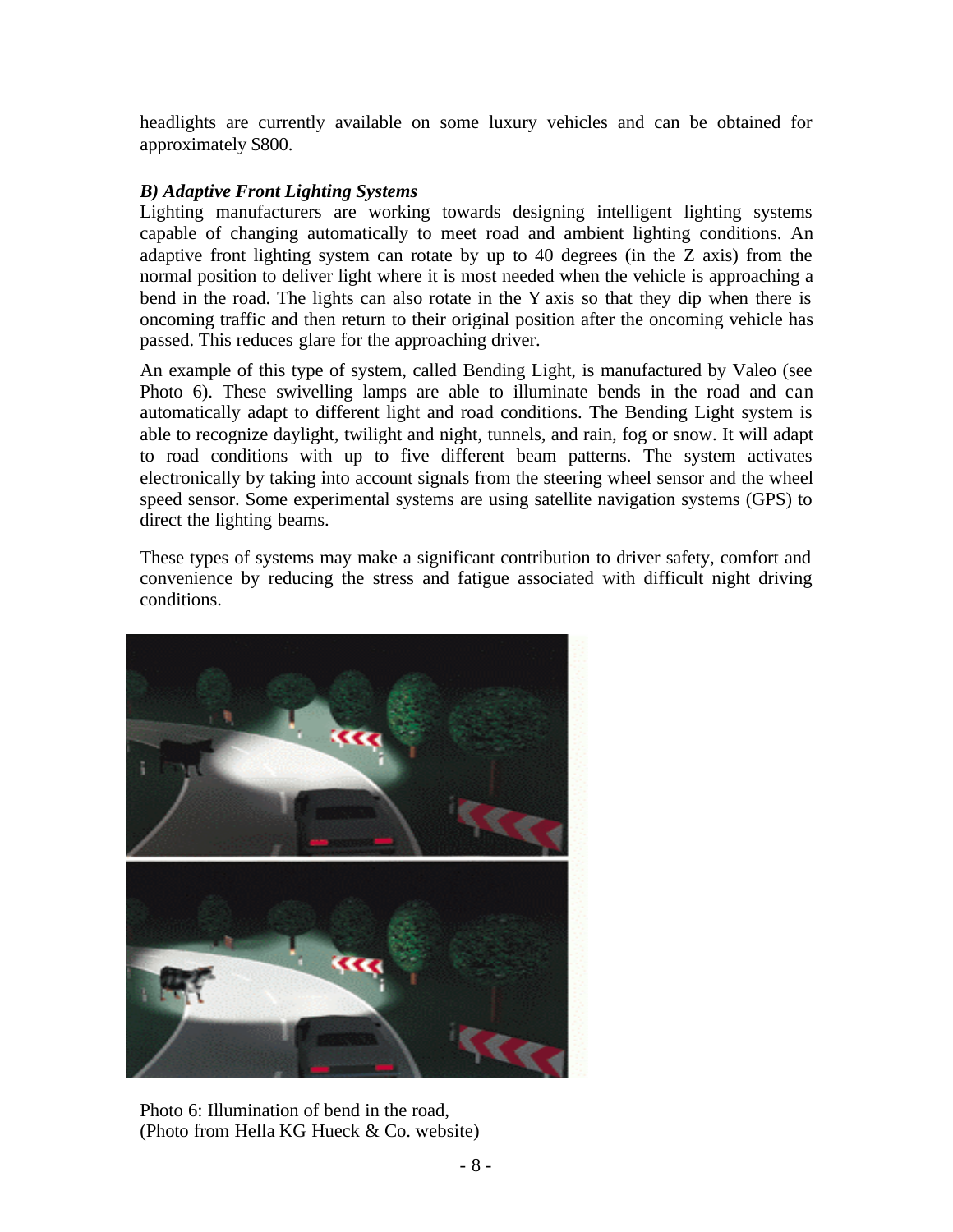For more information, consult **http://www.hella.com**

#### **4. Test for a Severe Lane Change Manoeuvre (Moose Test)**

This test simulates what happens when a person or a moose suddenly runs onto the road. The driver must attempt to avoid the obstacle by directing the vehicle into the left lane and then must change into the right lane after driving around the obstacle. This test as also been referred to the moose test due to the frequency of roll over collisions resulting from trying to avoid a moose on the road. A procedure for this test, which is designed to determine the lateral stability of a vehicle, is drafted in International Standard ISO/DIS 3888-2. This testing standard points out that this particular test cannot be regulated because the outcome is dependent on driver behaviour.



Figure 1: Lane change manoeuvre

This test method could assist in developing a minimum standard for vehicle rollover resistance. The objective would be the development of dynamic stability tests that might lead to minimum standards. Transport Canada will conduct analysis of lateral stability and will also initiate research into crash avoidance to reduce the frequency of rollovers due to collisions.

The following is a list of feature that may assist in passing this test:

- Electronic stability control system
- Springs and shocks stabilizer bars
- Anti lock braking system
- Traction control system

 $\overline{a}$ 

- Electronic throttle control
- Variable assisted steering and suspension systems

 $^3$  Magnus Gens. 2001. Moose Crash Test Dummy, Swedish National Road and Transport Research Institute. **http://www.vti.se/pdf/reports/S342A.pdf**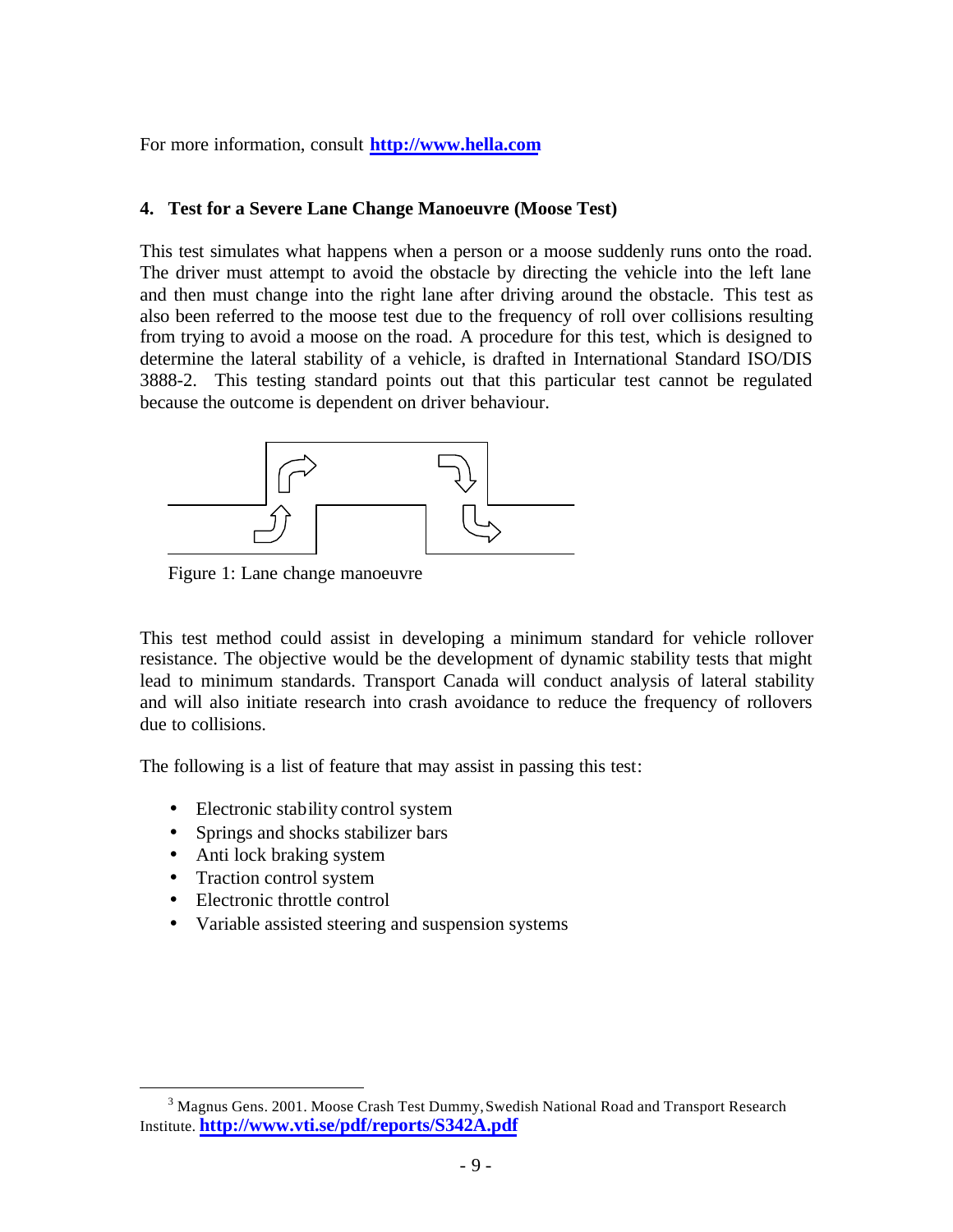#### **5. Collision Warning Systems**

Collision warning systems are composed of a multitude of sensors and instruments on a vehicle to measure road conditions and environmental factors. This real-time information is fed into decision-making software. In turn, the system software will alert the driver of oncoming danger or, if collision avoidance controls are engaged, take control of the accelerator and brakes to slow down the vehicle. The system incorporates the use of longrange radar, optical sensors, mapping systems and global positioning tied together by software and computers that are capable of detecting potential hazards at the front of the vehicle. What still remains unclear is whether the system would be able to detect an animal standing still or moving in the road area. Further studies are required.

### **Crash Worthiness method**

 $\overline{a}$ 

#### **1. Crash Test with Moose Dummy**

The Swedish National Road and Transport Research Institute is currently evaluating crash tests with moose dummies. This research looks at the damage when a dummy (rubber) moose is involved in realistic and repeated simulated collisions with a vehicle. The long-term goal of the study is to produce a special test method for collisions that involve large animals to improve vehicle safety. The rubber moose itself was designed by Magnus Gens<sup>4</sup> as part of his master's thesis project in vehicle engineering at the Royal Institute of Technology of Stockholm in Sweden (see Photo 7).



Photo 7: Moose dummy (Photo from Swedish National Road and Transport Research Institute Website.)

The implication of the results of this test may result in new requirements such as: A-pillar windscreen strengthening, pedestrian airbags or other mechanisms.

<sup>&</sup>lt;sup>4</sup> Magnus Gens. 2001. Moose Crash Test Dummy, Swedish National Road and Transport Research Institute. **http://www.vti.se/pdf/reports/S342A.pdf**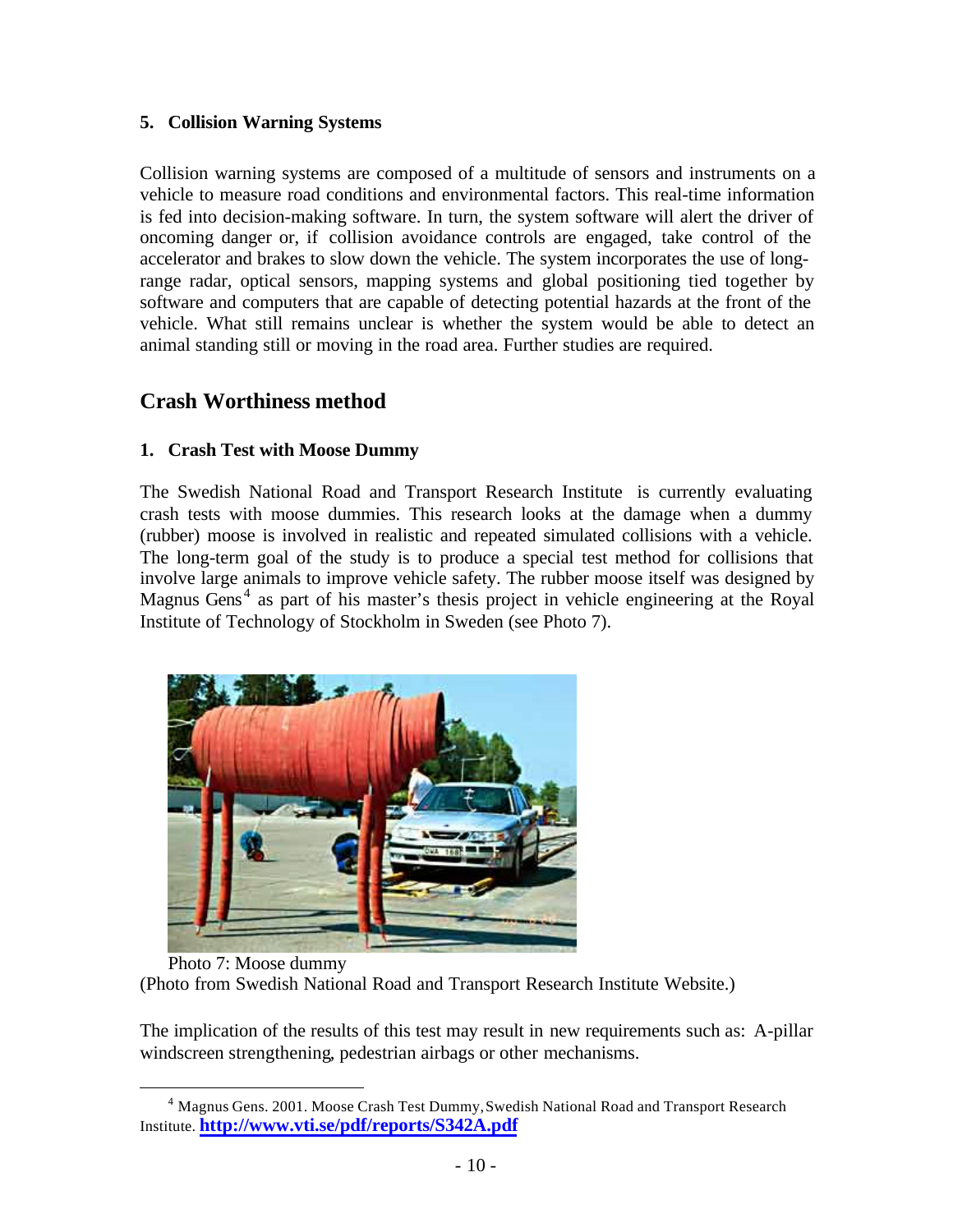## *CONCLUSION*

Accidents between motor vehicles and large animals continue to be a safety concern in Canada, however the problem is complex and there is no simple solution. All of the countermeasures identified in this report will have a positive effect in some instances, but may introduce some concern in others. For example, high intensity discharge headlights will provide the driver with better visibility but could also introduce discomfort to oncoming drivers if the headlights are misaligned or dirty. The electronic whistle might work on deer but it is noted to be ineffective on moose. Yet crashes involving moose cause the most vehicle damage and personal injuries, including death, due to their size.

Thus it is recommended that Transport Canada:

- 1. Study improvements in vehicle lighting technologies given that most collisions with large animals occur at night, when the driver's ability to see is limited and when the animals are the most active. The study of lighting systems, such as adaptive or intelligent front lighting, may represent a promising solution in reducing the number of collisions with animals. Transport Canada should continue to work with European manufacturers and should consider amendments to the existing regulation if research is conclusive. Providing drivers with better visibility at night may reduce the number of collisions involving animals.
- 2. Investigate the test for a severe lane change manoeuvre as proposed in ISO 3888-1 and determine if this test could assist in the assessment of new stability control devices that may be used to prevent rollovers that often occur when a collision is avoided with a moose or a deer.
- 3. Review the research on crash tests with a rubber moose dummy which is being carried out by the Swedish National Road and Transport Research Institute. This could assist in accessing automotive technologies that would aid in protecting passengers when a vehicle-moose collision occurs.
- 4. Examine new avoidance methods to assist with driver reaction time. Systems such as radar detection and infrared sensors currently being developed by manufacturers seem to be promising and should be studied further.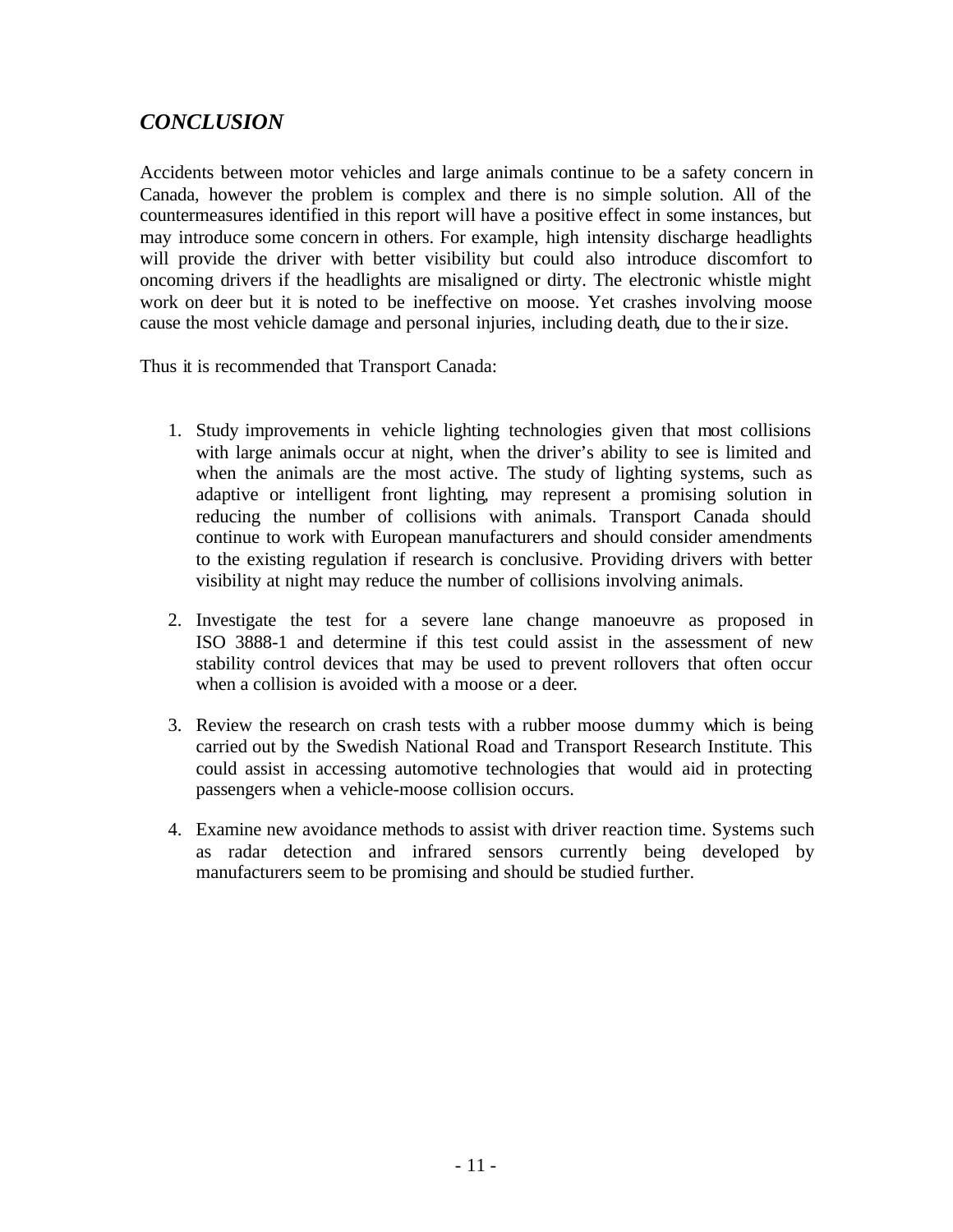# **Appendix A**

## **Road Methods**

| <b>Method</b>                                                                                                                                          | <b>Pros</b>                                                                                                                                        | <b>Cons</b>                                                                                                                                                                                                                                    | Location                 | <b>Cost \$Can</b>                                          |
|--------------------------------------------------------------------------------------------------------------------------------------------------------|----------------------------------------------------------------------------------------------------------------------------------------------------|------------------------------------------------------------------------------------------------------------------------------------------------------------------------------------------------------------------------------------------------|--------------------------|------------------------------------------------------------|
| Fencing                                                                                                                                                | - Low installation cost (relative)<br>- Known method<br>- Can be successful with passage<br>structure                                              | - Maintenance cost<br>- Can trap animal on fenced<br>highway<br>- Can eliminate animals' travel<br>corridor<br>- Widespread application is difficult<br>- Entanglement of animals in the<br>fence is possible<br>- Must be inspected regularly | US,<br>Canada            | \$10-\$18/foot<br>Maintenance:<br>$1\%$ of<br>construction |
| <b>Passage structures</b><br>(Culvert/Overpass)                                                                                                        | - Useful at specific sites (wildlife<br>corridors)<br>- Low cost if incorporated at<br>stream culvert location<br>- Can be successful with fencing | - Installation cost may be high<br>- Choice may be limited if using<br>infrastructure<br>- Maintenance cost may be high<br>- Animals may be reluctant to use<br>underpass                                                                      | US,<br>Canada,<br>Europe | \$110K to<br>\$230K<br>$(2 \text{ and } 4)$<br>lanes)      |
| <b>Reflector</b><br>Devices placed at<br>regular intervals on<br>the road that reflect<br>light in the<br>adjoining area<br>Manufacturer:<br>Swareflex | - Can be used over long distances<br>- Low cost (relative)                                                                                         | - Regular maintenance required<br>- Effectiveness is unknown (visual<br>acuity of animal?)<br>- No effect if animal is on the road<br>- Animals may get accustomed to<br>reflectors                                                            | US,<br>Austria           | \$8-\$12K/km<br>Maintenance:<br>\$500/km                   |
| <b>Biological and</b><br>chemical repellent                                                                                                            | Natural avoidance by animals                                                                                                                       | - High cost over long distances and<br>over time<br>- Animals can adapt to the scent<br>- May cause discomfort in humans                                                                                                                       | US,<br>Germany           |                                                            |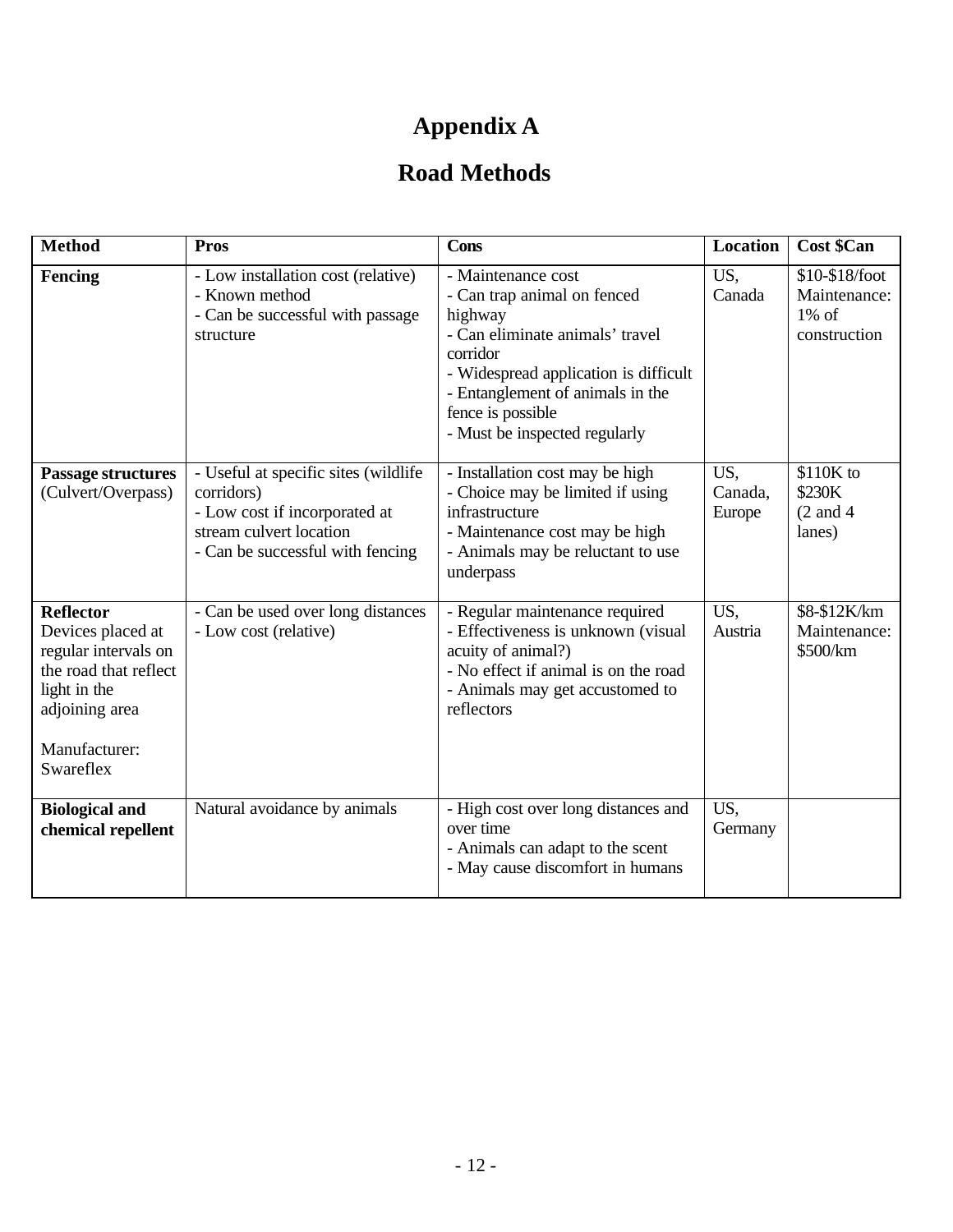| <b>Method</b>                                                                                                                                                               | <b>Pros</b>                                                                                                                                                                                        | <b>Cons</b>                                                                                        | Location                 | <b>Cost \$Can</b>                                   |
|-----------------------------------------------------------------------------------------------------------------------------------------------------------------------------|----------------------------------------------------------------------------------------------------------------------------------------------------------------------------------------------------|----------------------------------------------------------------------------------------------------|--------------------------|-----------------------------------------------------|
| <b>Animal detection</b><br>May use infrared,<br>radio frequency or<br>collar sensors<br>(when animal is<br>detected, lights<br>flash on a sign)<br><b>Manufacturer: STS</b> | - Animated signs may capture<br>drivers' attention (motorists are<br>warned of imminent danger rather<br>than simply being informed)<br>- Drivers may be less likely to get<br>accustomed to signs | - Maintenance and control needed<br>for collar method<br>- Costs are high for large areas          | US.<br>Europe            | Radio<br>frequency<br>sensor<br>device:<br>\$30K/km |
| <b>Vehicle detection</b><br>Repels wildlife<br>with light, sound or<br>scent<br><b>Manufacturer: IRD</b>                                                                    | - Low cost for small area<br>- When there is no traffic, animals<br>may cross the road<br>- Animals are less likely to<br>become accustomed to warnings                                            | - May cause animal to run on the<br>road<br>- May contribute to "freezing"<br>behaviour in animals | Canada                   |                                                     |
| <b>Highway lighting</b><br>(On the road and<br>roadside)                                                                                                                    | - Animals may avoid lighted<br>areas                                                                                                                                                               | - Area must have power<br>- Contrast between animal and road<br>not always sufficient              | US,<br>Canada,<br>Europe |                                                     |